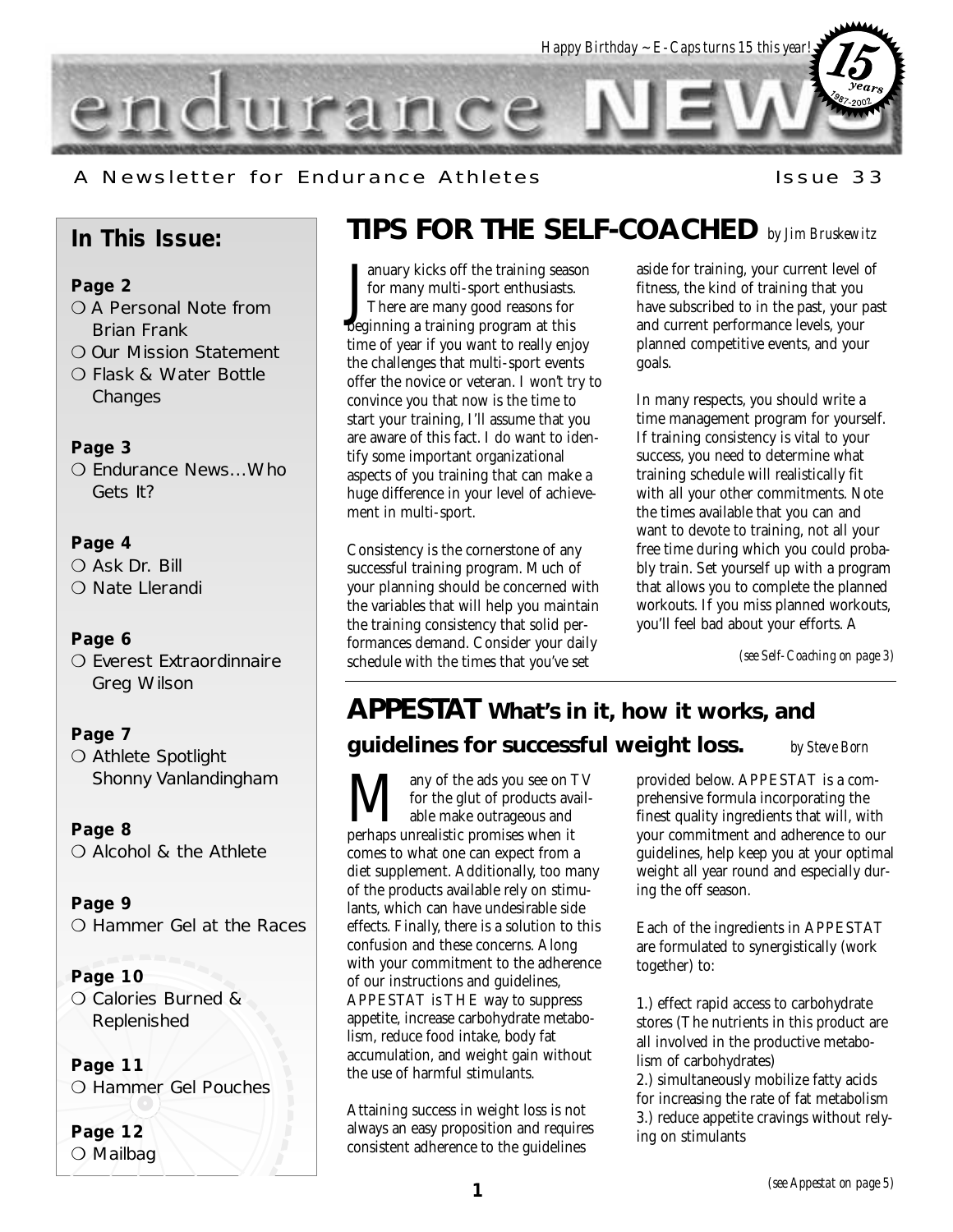## **A Personal Note**



## **from Brian Frank**

 $\sum$ elcome to the 33<sup>rd</sup> issue of Endurance News and the 15th anniversary of E-CAPS! On one hand, it seems like only yesterday that I was filling two or three orders a day with my wife at our kitchen table in San Francisco. On the other hand, it seems like it was a lifetime, no two, ago because so much has happened in my personal life and in the life of the business, since those humble beginnings in the summer of 1987. Either way I look at it, it's been a

great ride. Thank you all for coming along.

The greatest ongoing source of satisfaction for me over the past 15 years is hearing from thousands of athletes like you that I have helped to be more successful and reap more enjoyment from athletic endeavors. So, I tip my hat to each of you and say a heartfelt "thank you" for giving me the opportunity to do something that I enjoy so much and call it a job.

2001 was another ground breaking year for us. Because of your loyal support, sharing the good news about our products with your friends and fellow competitors and a little marketing savvy on our part, sales increased by almost 50% compared to 2000. As I did at this time last year, I say this not to boast, but to assure you that the company is financially strong, healthy and in a position to continue serving you in 20002 and beyond as well or better than we ever have before.

Speaking of which, we have many improvements and new products planned *(see Welcome on page 3)*

## **NEW HAMMER GEL FLASK & WATER BOTTLE POLICIES**

**Due to increased costs, we will no<br>
Hammer Gel flasks upon<br>
demand. If you are purchasing Hammer** longer be able to give out free Hammer Gel flasks upon Gel and do not have a flask then of course, we will gladly provide them. But we do keep track of how many flasks a

customer has acquired over the course of time and if it's greater than three or four, we can no longer provide free ones. If you do want or need additional flasks we will be happy to provide them for \$1.00 each.

We certainly want you to have a sufficient

amount of gel flasks for using Hammer Gel but we do have to set a reasonable limit for free ones. At retail prices these flasks can cost up to three times as much so we want to provide any extras for \$1.00, a lot less than what you would pay for them. As you know, these flasks are reusable over and over again and they have a good "life span!"

This new policy is also true for water

bottles. Because we do not expect you to pay full price for a water bottle with our logo on it, we offer these high quality wide mouth Specialized bottles for a measly \$2.00 each, far, far less then what retailers sell them for. You can purchase as many as you want or need at this excellent price but we will no longer be able to provide them free of charge.

We appreciate your business and thank you for your understanding!

# **Mission Statement**

*The objective of Endurance News is to provide you, the serious endurance athlete, with a valuable resource that you will find to be informative, educational, thought provoking and helpful in your ongoing pursuit of optimum performance and health.*

*Endurance News features insightful articles on diet, nutrition, training and other topics of interest for endurance athletes — written by myself as well as professional and elite amateur athletes, and other experts in the area of nutrition and exercise. In addition, Endurance News will include articles highlighting new and existing E-Caps products and how to get the maximum benefits from them.* 

*In reading this and future issues, please remember that the views expressed in this publication will always be biased in favor of a healthy diet, hard training that emphasizes quality over quantity, and prudent supplementation to improve health and performance. But above all, we at Endurance News believe there are no short cuts, and success can only come from hard work.*

*Brian Frank E-Caps Co-Founder*

Legal disclaimer: The contents of Endurance News are not intended to provide medical advice to individuals. For medical advice, please consult a licensed health care specialist.

**Back issues of** *Endurance New***s are available online. Point your browser to www.e-caps.com/oncall/enews.cfm**

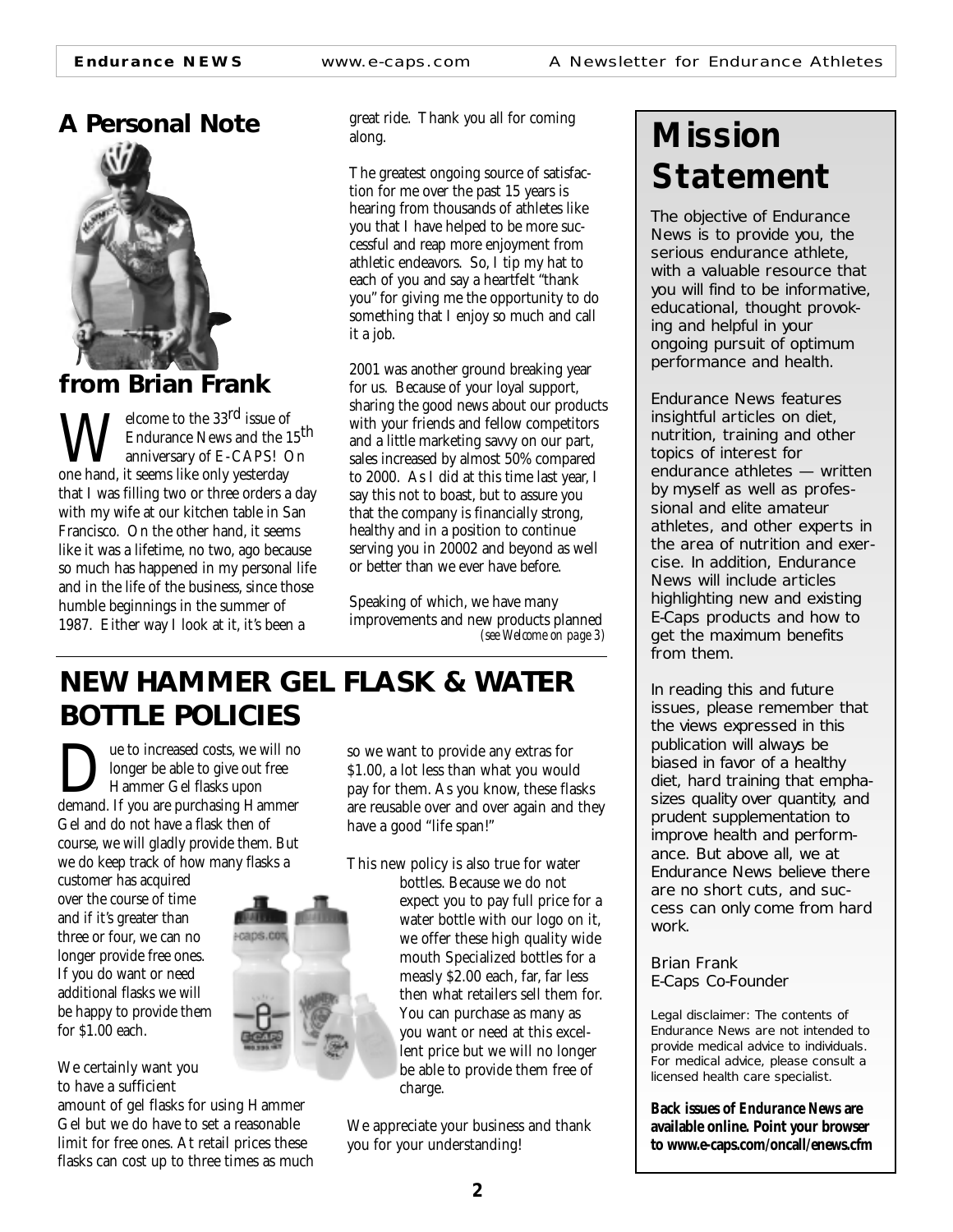#### *(Self-coaching from page 1)*

planned program that over-challenges you is a prescription for a program that won't work. You don't train to feel bad. Instead set yourself up to win. Err on the side of a program that is easy to maintain. You'll feel great about your accomplishments. You'll be drawn toward training because it helps you feel good.

Once you've established realistic training times, you'll need to know what kind of workouts make sense at this time of year. The workouts should be low intensity (more on this below). Average your training volumes in each sport (i.e. repeats, length of overdistance workouts etc.) over the past three weeks. Write workouts at, not above, your three week volume averages during your planned training times for a week. Evenly distribute the workouts between the different sports throughout the week. If you haven't been training at all in the past few weeks, be conservative. Pick training volumes at low intensities that you are sure you can handle. You'll likely be challenged not by any single workout, but by the sum total of your workouts. Adjust the order, the volume and the intensity if the mix of workouts leaves you dragging. Your goal here is to survive a week of training without missing, without killing yourself, and with the realization that your planned schedule can be successfully adhered to week after

week. This is the consistency upon which you can build higher volume and intensity workouts.

Now that you have a starting point, you'll need to determine where all this will lead you. Start with a dream. Challenge yourself, even step out on a limb a bit, but don't pick a goal that doesn't have a chance of achievement. Run your goal by someone (not a pessimist) and see how the idea sits with you over time. Commit the goal to paper so that you force yourself to organize your thoughts.

When will you achieve your goals? Now you can work backwards. With a starting point and an end point, you'll have the amount of time available to prepare for the goal. If you'll be prepared to achieve your goal by a certain date, where will you have to be in six weeks, three months, and 16 weeks from now in order to insure that you'll be prepared to achieve your goal? Working backward from these points in time will give you a great idea of how fast you must progress in order to be prepared when the time comes.

Keep your training intensities low at this time of year. You have enough time, if you start now, to build a solid aerobic base. Three months working out at and mostly below your aerobic threshold is

appropriate. If you wear a heart rate (HR) monitor, you can get somewhat fancy with training zones (training at different HR's). Even the very best can get the kind of training intensity they need at this time of year by keeping the HR at and mainly below 90% of their HR max for a given sport. For some who are not as well-trained, much lower percentages of max will provide all the training intensity necessary for this time of year. If you don't use a HR monitor, try the following approach to set a max training intensity for this time of year. If you can't converse easily because your breathing is too labored, you're training too hard! After months of gradual increases in training volume at these intensities, we'll talk about increasing the intensity of your training.

Plan now for a consistent and productive training season. Training with a well thought out plan can be a very enjoyable and rewarding experience. Take the first step, put your program on paper. As your own coach, be willing to change your program to better meet your needs at a moments notice. Have some fun. See you out there.

*Jim Bruskewitz is a web-based coach of endurance athletes from the beginner to the elite. He is an Associate Lecturer in the Department of Kinesiology at the University of Wisconsin-Madison.*

#### *(Welcome from page 2)*

for 2002. We will be combining the E-CAPS and Hammer Nutrition web sites into one new site with vastly improved navigation, usability, content and further refinement to our shopping cart and shipping information. We also have a number of new products slated for introduction this year in both the E-CAPS and Hammer Nutrition product lines. I won't go into detail here, but Steve, Dr. Bill and I think we have some real winners for you. Be watching your mailbox for announcements of the new products.

I hope you have a prosperous, healthy and athletically fulfilling 2002!

Bringink

## **WHO GETS ENDURANCE NEWS?**

**Many customers have asked how we determine who**<br>we thought we'd explain it to everyone. how we determine who receives Endurance News so We only send this newsletter out to customers who have placed an order within the past six months. While we enjoy sharing the information contained herein with our customers, with over 32,000 in our database we cannot send the newsletter out to everyone who has ever ordered from us, let alone athletes who have never ordered before. It is simply cost prohibitive to send it to everyone.

We have updated the formatting of the newsletter and switched to a white paper to make it easier for you and to encourage you to photocopy it to pass along to your friends. We have considered offering the publication on a subscription basis but are not yet ready to make that jump. So, in the mean time, the only way to make sure that you don't miss an issue of Endurance News is to order something from us at least once every six months. Of course you can also just go to our web site and read the issues as they are posted in the Endurance Library.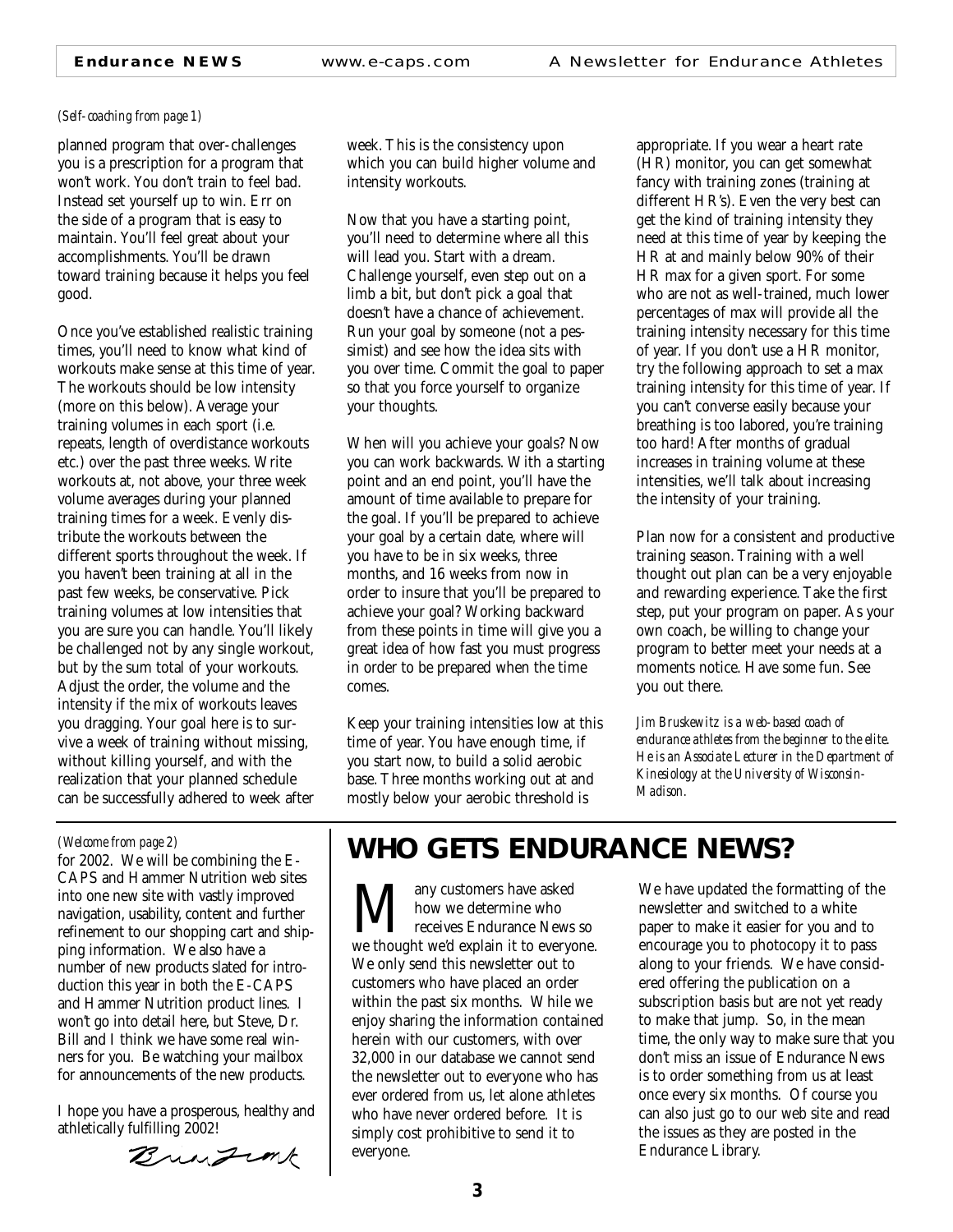**Ask Dr. Bill**

**QUESTION:** More and more I see ribose being suggested as a possible aid for endurance athletes. What studies have been done, and is this something I should consider using?

**ANSWER:** *Here is a study regarding ribose, which suggests that it is not the ergogenic aid it was originally believed to be:*

*RIBOSE DID NOT AFFECT SUBSEQUENT MUSCLE FORCE PRODUCTION POST-EXERCISE OR BENEFICIALLY IMPACT MUSCLE ATP RECOVERY The influence of RIBOSE supplementation on skeletal muscle adenine salvage rates during recovery from intense contractions and subsequent muscle performance was evaluated using an adult rat perfused hindquarter preparation. Three minutes of tetanic contractions (60 tetani/min) decreased ATP content in the calf muscles by ~50% and produced an equimolar increase in IMP. Effective recovery of muscle ATP 1 hr after contractions was due to reanimation of IMP via the purine nucleotide cycle and was complete in the red gastrocnemius but incomplete in the white gastrocnemius muscle section. Adenine salvage rates in recovering muscle averaged 45, 49,and 30 nmol · h1 · g1 avg for plantaris, red gastrocnemius, and white gastrocnemius muscle, respectively, which were not different from values in corresponding non-stimulated muscle sections. Adenine salvage rates increased five- to sevenfold by perfusion with ~4 mM ribose 212, 192, and 215 nmol · h 1 · g1 avg in resting muscle sections, respectively). These high rates were sustained in recovering muscle, except for a small (~20%) but significant decrease in the white gastrocnemius muscle. RIBOSE SUPPLE-MENTATION DID NOT AFFECT SUBSEQUENT MUSCLE FORCE PRODUCTION AFTER 60 MINUTES OF RECOVERY. These data indicate that adenine salvage rates were essentially UNALTERED during recovery from intense contractions.[1] AND,... NO EFFECTS OF ORAL RIBOSE SUPPLEMENTATION ON REPEATED MAXIMAL EXERCISE AND DE NOVO ATP RESYNTHESIS IS REPORTED.*

*A double-blind randomized study was performed to evaluate the effect of oral ribose supplementation on repeated maximal exercise and ATP recovery after intermittent maximal muscle contractions. Muscle power output was measured during dynamic knee extensions with the right leg on an isokinetic dynamometer before (pre-test) and after (post-test) a 6-day training period in conjunction with ribose (R, 4 doses/day at 4 g/dose, n = 10) or placebo (P, n = 9) intake.*

*The exercise protocol consisted of two bouts (A and B) of maximal contractions, separated by 15 s of rest. Bouts A and B consisted of 15 series of 12 contractions each, separated by a 60 min rest period. During the training period, the subjects performed the same exercise protocol twice per day, with 3-5 h of rest between exercise sessions. Blood samples were collected before and after bouts A and B and 24 h after bout B. Knee-extension power outputs were ~10% higher in the post-test than in the pre-test but were similar between P and R for all contraction series. The exercise increased blood lactate and plasma ammonia concentrations, with no significant differences between P and R at any time. After a 6-wk washout period, in a subgroup of subjects (n = 8), needle-biopsy samples were taken from the vastus lateralis before, immediately after, and 24 h after an exercise bout similar to the pre-test. ATP and total adenine nucleotide content were decreased by ~25 and 20% immediately after and 24 h after exercise in P and R. ORAL RIBOSE SUPPLEMENTATION WITH 4-G DOSES FOUR TIMES A DAY DOES NOT BENEFICIALLY IMPACT ON POST-EXER-CISE MUSCLE ATP RECOVERY AND MAXIMAL INTERMITTENT EXERCISE PERFORMANCE. [2, 3]*

REFERENCES [1]-J Appl Physiol 2001; 91 1775-1781. [2]-J Appl Physiol 2001; 91 2275-2281. [3]-Article #10 posted October 30, 2001 in J.O.E. [THE JOURNAL OF ENDURANCE: 2001: # [22]

## **Anaerobic Training In The Winter?**

*by Nate Llerandi*

Usually the idea is to do your LSD training in the winter, build up your hours, and then gradually add intervals to the mix as racing season approaches. Seems to make sense - build your aerobic foundation, then add the building blocks of speed and interval work so you're sharp for racing.

However, for those of you who concentrate on Ironman, RAAM, marathons, etc., I contend that this logic is faulty.

For ultra-endurance athletes, winter should be used to increase your speed, lactate threshold and power. You do this by keeping your hours down and the intensity up. Then, come the spring - at least 12 weeks out from your big event it's time to start increasing your hours and decreasing the overall intensity of your weekly routine.

In this case, interval work is the foundation for your success. The rule of thumb is that if you train at a given intensity level, then progress is made at that intensity level and every intensity level below it. If you do your intervals at 90- 95% of Max HR, then you are also improving your performance at every HR zone beneath that.

Don't get me wrong here. I'm not saying that you can train for a 5k and have your best marathon. You still need to do your ultra-distance training. Simply, you save that training for the final 12-20 week push before your big event. Work on making yourself fast this winter and early spring. Then gradually transition over to your normal ultra-distance routine.

You'll be surprised at how quickly you adapt back to the mega long training days. AND, the added perk will be that you'll be able to cover the ultra-distances more quickly once race day dawns.

Happy Training!

*Nate Llerandi is a former national class swimmer/world class triathlete who, after a 5-year retirement from the sport, is getting back into it. He has been coaching since 1990 and creates programs for athletes of all sports and ability levels.*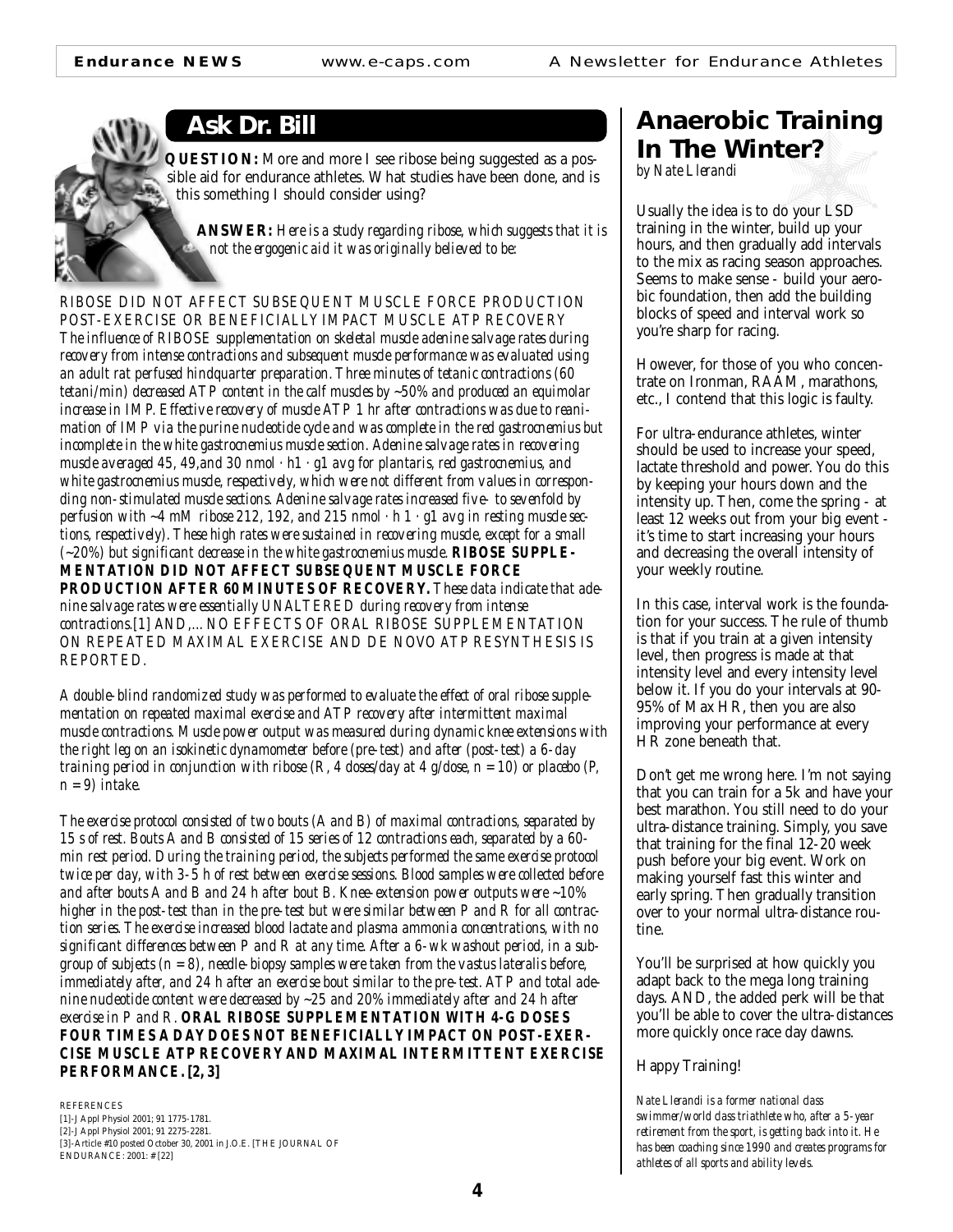#### *(Appestat from page 1)*

#### **DOSAGE INSTRUCTIONS:**

Take 2 APPESTAT capsules 60 minutes before lunch. Take 2 APPESTAT capsules 60 minutes before dinner. Use in a cycle of 3 weeks ON with one week OFF before starting another 3-week cycle.

#### **DIETARY INSTRUCTIONS:**

It has been clinically demonstrated that weight loss exceeding 2-5 pounds per month results in losing more lean muscle mass than body fat. In order to lose the most body fat and the least muscle mass, we strongly encourage you to lose the weight slowly, limiting your weight loss to 5 pounds per month.

#### **17 CHARACTERISTICS OF AN EFFECTIVE WEIGHT LOSS PLAN:**

**1.** Gradually reduce current carbohydrate intake so that it can eventually be down to as much as 50% less than what you were normally consuming on a daily basis.

**2.** Increase raw food vegetable and fruit intake by as much as 25%.

**3.** Drink a minimum of 10 x 8-ounce glasses of water per day [choose either steam distilled or bottled water that is "chlorine and fluoride free"].

**4**. Cease eating after 7:00 PM.

**5.** Gradually reduce animal and dairy byproducts so they are consumed down to as low as once or twice per week. **6**. Increase exercise activity. Consistent

exercise at or below 75% VO2 Max Heart Rate is especially beneficial, but ALL EXERCISE COUNTS!

**7**. PERIODIC Short-term weight loss of 2-5 pounds weight loss in 20 consecutive days, followed by seven days NO calorie restriction before repeating a 2nd 20-day protocol.

**8.** Recommend no more than 1 pound weight loss each week.

**9.** Do not go below 1,500 calories per day.

**10.** Refer to the Food Guide Asian or Mediterranean Pyramid and Dietary Guidelines.

**11.** Focus on limiting fat and processed food intake rather than calories.

**12.** Encourage 30 minutes minimum exercise per day.

**13.** Include a variety of nutritionally balanced foods.

**14.** Minimize hunger, no-starve periods.

**15.** Encourage setting realistic weight loss goals and making slow, moderate changes.

**16.** Precedes an established lifelong "Lifestyle" protocol, balancing caloric intake with expense.

**17.** Remove man-made fats [TFA-Trans Fatty Acids-also known as partially or completely hydrogenated vegetable fats]; found in almost all processed baked goods.

The closer you come to adhering to these guidelines the greater success you will have. As always, if you have any questions once you begin using this product, we are here to help.

#### **INGREDIENTS:**

5-HYDROXYTRYPTOPHAN (5- HTP), is a plant-based precursor of serotonin. In addition to potentially enhancing the quality of sleep and growth hormone release, 5-HTP aids in reducing sugar cravings.

ZINC (the extremely bioavailable Monomethionine form) is an essential part of approximately 300 different bodily functions including carbohydrate metabolism. Low zinc levels, common in high carbohydrate diets, can also reduce the athlete's ability to utilize oxygen and generate energy during exercise.

IODINE is needed for the synthesis of one of the thyroid hormones known as thyroxin that is involved in regulating metabolic rate.

CHROMIUM POLYNICOTINATE

is a hormone-like compound, critically involved in insulin production. It is an essential nutrient for athletes and for weight loss as it is necessary for energy production and for the synthesis of glucose, fatty acids, and amino acids.

HYDROXYCITRIC ACID (HCA)

This active ingredient of the Garcinia Cambogia fruit safely inhibits an enzyme called citrate lyase, which is used in the conversion of carbohydrates into fat. It also gently suppresses appetite and reduces food intake.

## **YOU'RE NOT GETTING OLDER...YOU'RE GETTING** *FASTER!*

**AVERT SEARCH MANUTRITION ANDER STATES PET POP AND REPARTMENT ION athletes Peter Pop and SEARCH SEARCH SEARCH SE** congratulations to long time E-CAPS/HAMMER Jim Pitre!

Earlier in the summer (as noted in EN #32) the two teamed up and finished third in the Race Across America (RAAM) two-person team division in a time of 7 days, 29 hours, 57 minutes. It bears repeating that the duos combined age was several decades more than the combined age of any other team!

This past October, both Peter and Jim competed in the Furnace Creek 508, one of the most difficult ultra cycling races in the world. This time however, they chose to ride solo… with no less outstanding results. Peter, now 52, won the 50+ division by over 6 hours (!) in a time of 35:32:15, which was good for  $7<sup>th</sup>$ place OVERALL in the men's division!

Jim, 61, won the 60+ division and crushed his existing course record, with a new standard of 37:55:15, a record that may very well stand for a long, long time.

Congratulations again to Peter and Jim…



Peter Pop Jim Pitre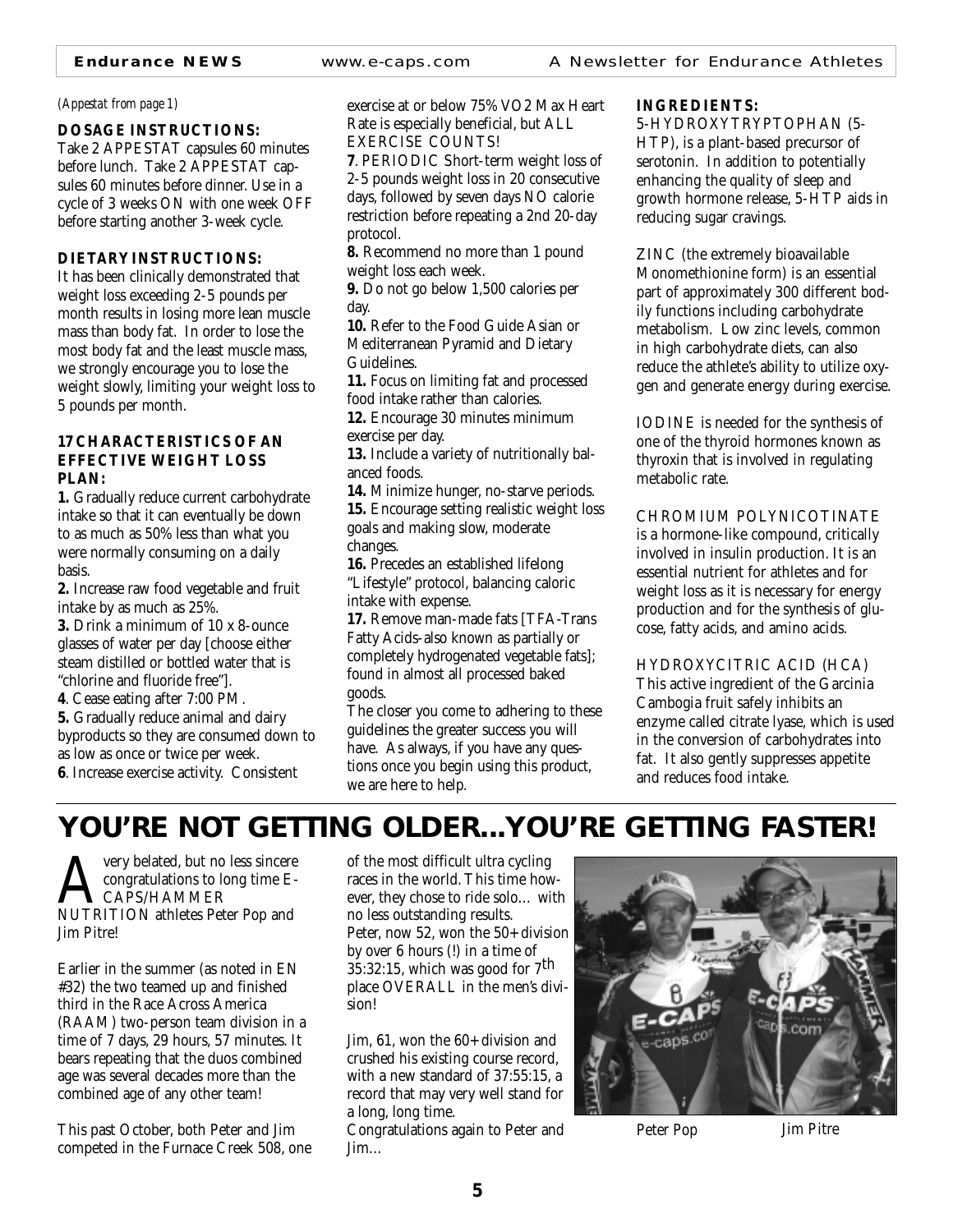# **GREG WILSON / MT. EVEREST UPDATE** *by Steve Born*

**W**#30, I mentioned that a fries<br>currently attempting to reach the sum-#30, I mentioned that a friend of mine, Greg Wilson, was mit of Mt. Everest for the third or fourth time. Well, Greg's a pretty busy guy, is rarely home and is often hard to reach but I did hear back from him a couple times after his successful summit of the world's highest peak. He's obviously a tremendous athlete but also quite humble as well. He didn't elaborate too much on his epic adventure but he did send me the following emails, which I thought you'd enjoy. Greg, who lives in Hailey, Idaho, is the owner of and head guide for Adventures in the Andes, a trekking company that specializes in guided treks and climbing in South America, particularly on Aconcagua.

#### *Hi Steve,*

*I'm finally making some progress on my post-Everest "to do" list. I have a photo or two for you from the Everest trip. Please give me an address and I'll send them your way.*

*Take care-Greg*

#### *Hi Steve-*

*You'll find enclosed a couple of images from the Everest trip. I didn't do a lot of photog-*



*Greg Wilson places a prayer flag on Everest in memory of a friend.*



*raphy this year. I simply focused on climbing the mountain and refused to let anything get in my way (but of course I now wish I had more photos of the trip since it was successful).*

*Sorry I won't see you during the Boulder Mountain Tour [Nordic ski race]… I'll be on Aconcauga (for the twentieth time), but have a great race*

*and, in the meantime, enjoy the training. All the best,*

*Greg*

*Hi Steve, I'd like to say thanks, once*

*again, for the*

*help. Summit day this year was 19 hours round trip and there's no doubt in my mind that the Sustained Energy/Hammer Gel cocktail contributed not only to my success, but also contributed to my ability to climb (and guide) the mountain safely and in good style. There's no sag wagon on Everest to pick you up if you drop...it's all up to you. Returning from the summit this year with my client, we were the only two guys on the upper mountain. We were alone and if we made a mistake it was very unlikely that anyone would be able to come help us off the mountain. The weather was unstable.*

*Heavy snowdrifts covered our tracks and made for some tough going. It took us 13 hours to reach the top. Some folks are under the impression that once you reach the top you can simply turn around and coast down the mountain as if on a bicycle. Nothing could be further from the truth. It takes a great deal of strength and concentration to*

...there's no doubt in my mind that the Sustained Energy/Hammer Gel cocktail contributed not only to my success, but also contributed to my ability to climb...

*get down off the mountain safely...it took us 6 hours to get down, which, of course, was coming right on the heels of the climb up the mountain of 13 hours...in a nutshell the ability to focus and keep going is*

*paramount. It's not just a matter of reaching the finish line; it is a matter of life and death. I could go on, but I don't want to bend your ear too far. Just let me say thanks!*

*I hope this finds you doing well and enjoying the fall. Greg*

> **Congratulations Greg on a TREMENDOUS accomplishment!!!** *- from the staff at E-Caps & Hammer Nutrition*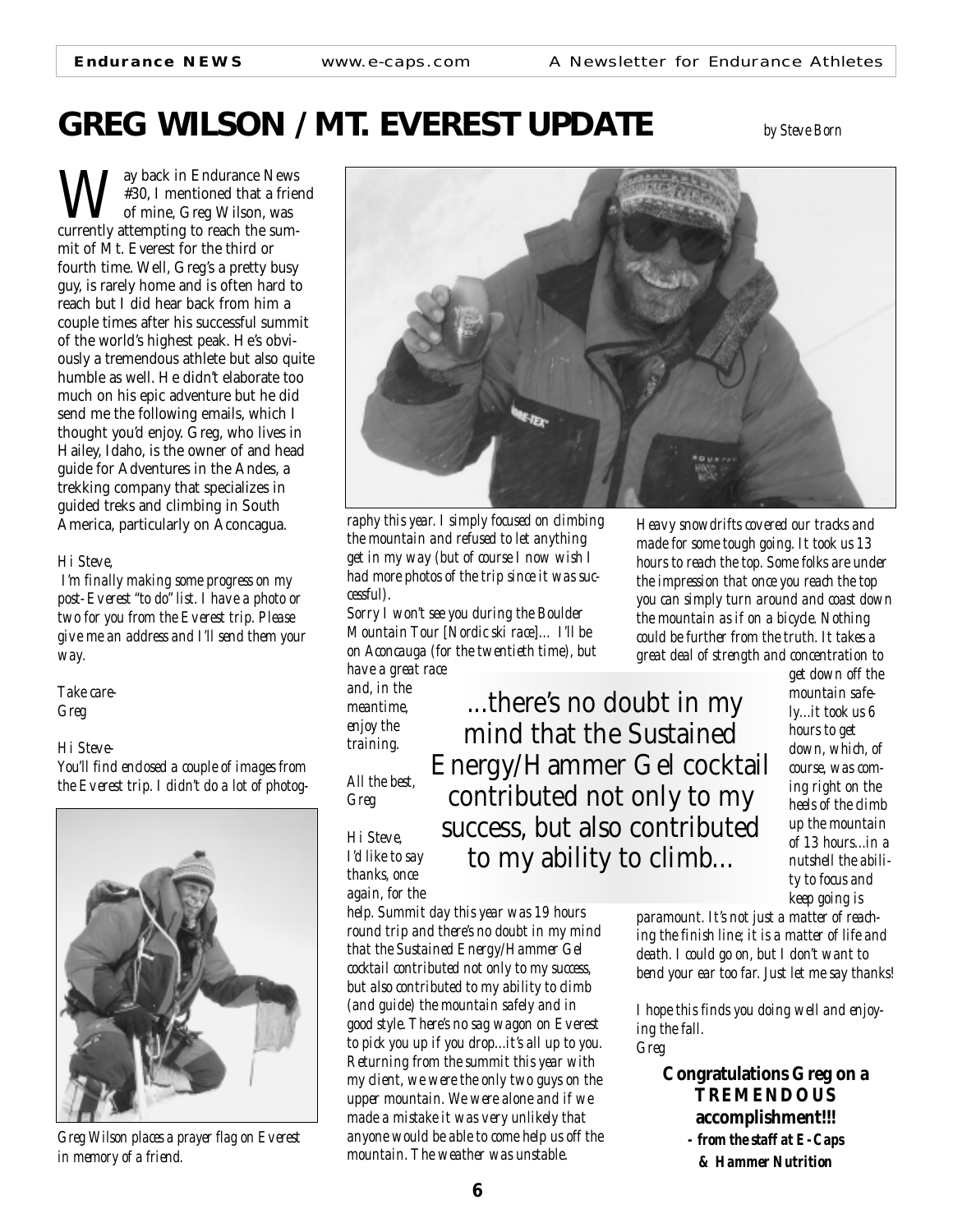### **ATHLETE SPOTLIGHT — Shonny Vanlandingham** *by Steve Born*



**Our interview this issue is with Shonny Vanlandingham, from Pagosa Springs, Colorado. Shonny's a pro mountain bike racer with the SoBe/Cannondale Team***.*

**Q:** Shonny, I know that you're a fulltime pro athlete but what other activities do you like to do?

**A:** *I am a full time pro athlete thanks to all of my sponsors. Other activities that I like to do are coaching basketball, snowboarding, skate skiing, snow shoeing, and making jewelry.*

**Q:** What convinced you to devote your attention solely to mountain biking?

**A:** *Well, after a couple years into racing, I realized that I had the potential to be a top pro and that I needed to make the time to develop. So I decided to devote my energy to becoming the best I could be.*

**Q:** 2001 seemed to be a great year for you. Can you briefly describe your season and how things progressed towards your top finish at the World's?

**A:** *I was the 2nd ranked American all year in the Short Track and Cross-Country events in our National series (NORBA). This qualified me for the World Championships so I represented the USA on Sep 16th. Since the race was held just after the events of Sep. 11th I felt even more proud to be there for the US. The crowds were unbelievably supportive, which provided extra motivation. I was racing in 6th place until the last 20 minutes when I dropped to 9th. I was still pleased with 9th being that the top ten were within 3 minutes of each other and it was my first World Championships.*

**Q:** Speaking of the World's, can you give us some info about the races, where they were, the quality of the field, etc?

A: *This year's World Championships were in Vail, CO, which makes for a high altitude* *cross-country event with a lot of climbing.*

**Q:** What is your favorite training ride? Where is it? How long is it? What makes it so good?

**A:** *My favorite training ride has to be Treasure Mountain Trail in Pagosa Springs, my hometown. It can be as long as 5 hours or you can shuttle the climb to make it shorter. If you start from the base of Wolf Creek Pass at 7,300 ft. you can ride the road up to where you turn off onto a dirt road and continue to climb to 11,000 ft. After the 3hr climb you reach the trailhead and begin the 3000+ ft. descent. It's one of the most fun descents that I've found with a lot of roots and rocks and fast flowing sections. When the trail reaches the bottom you get this beautiful rolling ride along the East Fork of the San Juan River. Then it's time to eat!*

**Q:** Which is your favorite race and why?

**A:** *I would say that my favorite race is Big Bear, CA, because it is usually the first National race of the season and it's very exciting to see what improvements you have made in the winter months.*

**Q:** What is the toughest course you've ever done?

**A:** *The toughest course I've raced is Mont St. Anne, Quebec, Canada. It's very technical and a great challenge.*

**Q:** I'm sure there have been many times when things are working just right, when everything seems to be falling in place. Can you pick out one of those times and describe it for us?

**A:** *My very first Pro National race has to be one of the best feelings I've had racing. I showed up as a total unknown and I didn't know anyone either. It's nice not to have any presumptions about your competitors. I was there to ride the best I could and that's what I did. I felt stronger and stronger as I made my way from 58th starting position to finish 4th. I think as the race went on I was motivated by the realization that I could compete at this level.*

**Q:** What E-CAPS supplements do you



use? Can you tell us what your daily supplement routine is?

**A:** *In the morning I take 3 Premium Insurance Caps (PIC) with breakfast. I use 2 Race caps and 4 Enduro caps one hour prior to my work out. Afterwards I take 2 Super AO and Sublingual Xobaline. Also after my workout I take the other 4 PIC in the packet. If my workout is of an endurance type I take 1 Endorolyte per hour during my ride.*

**Q:** What's the average training day look like for you at this time of the year?

**A:** *This time of year I am in the Endurance Phase of my training cycle. I get up in the mornings and do my weight training while it's too cold to be outside. After lunch I road ride, skate ski, snowshoe, or run depending on the weather. All of these are at a moderate heart rate. I usually take 3-4 weeks off in the fall and gradually adapt to training again.*

**Q:** What are your goals for 2002?

A: *Every year my goal is to continue to improve my technical skills and be more efficient on the bike. However, my main goal for 2002 is to become National Champion and represent the US again in the World Championships.*

**Q:** What advice can you give the beginner to intermediate mountain biker that might be helpful?

A: *Be patient. As a basketball player for most of my life I have had to remind myself that cycling to your potential takes time. After riding and racing for five years I realize that I still have more years of training to become the best cyclist I can be.*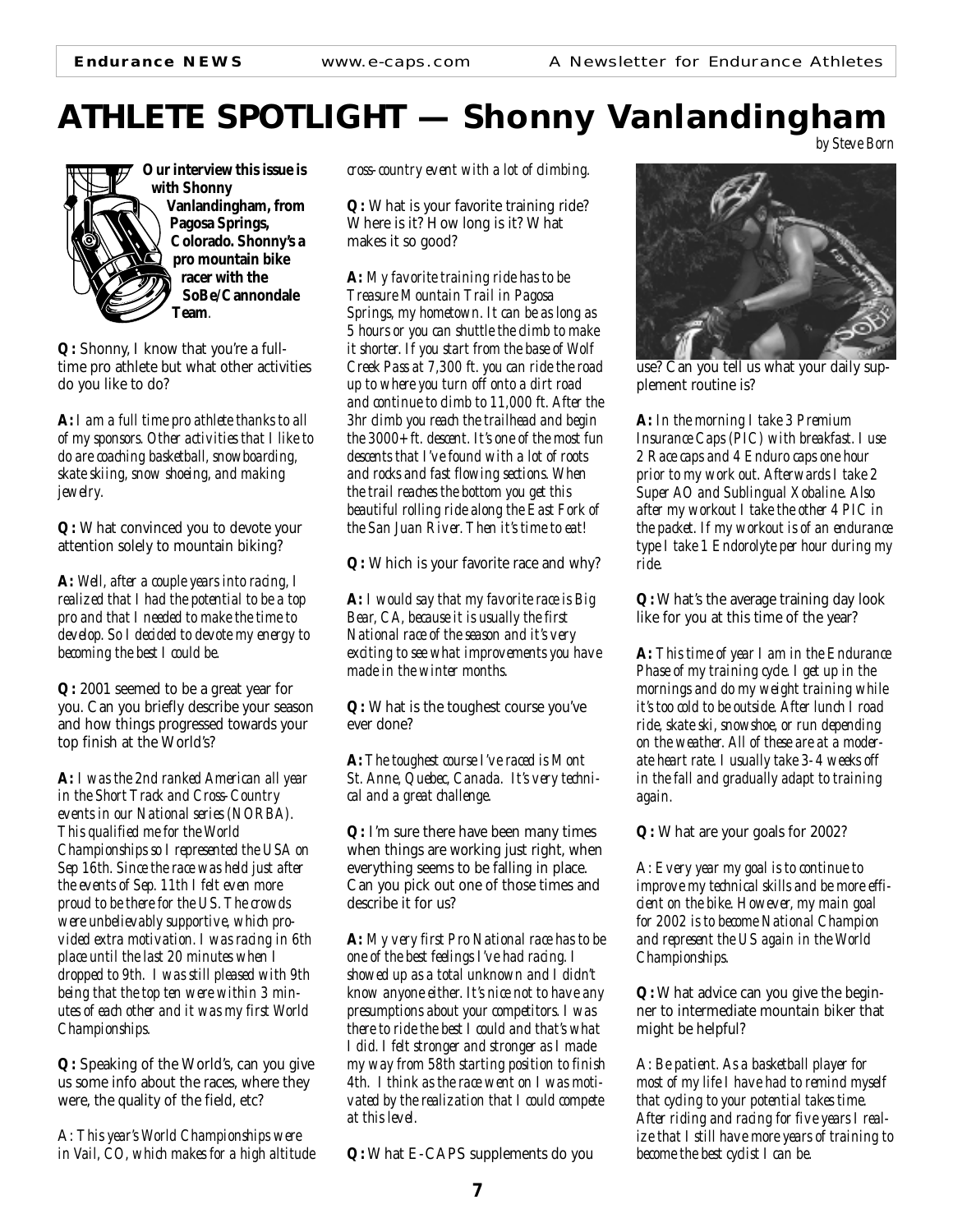## **ALCOHOL AND THE ENDURANCE ATHLETE** *by Bill Misner, Ph.D.*

**During off-training circum-**<br>
stances, I see no harm in<br>
During training, however, for achieving stances, I see no harm in moderate alcohol consumption. best/ideal training gains, most sports scientists suggest abstinence. A beer or two following a hard workout may cause significant loss of some of the gains hoped for from the preceding workout. Ergolytic is the opposite of Ergogenic. "Alcohol may impair performance, an ergolytic effect." [Williams in: Med Sci Sports Exerc 1992 Sep; 24 (9 Suppl): S344-8] All forms of Alcohol deplete Thiamine (B-1), Riboflavin (B-2), Pyridoxine (B-6), Folacin, and inhibit the absorption of Zinc and Potassium, which "may" inhibit performance when endurance demand is extreme [late stages of the marathon, etc.]

It appears that even short-term alcohol use inhibits muscular protein synthesis. In fact, this effect is particularly pronounced in fast muscle fibers. Alcohol is detrimental dose-dependent for any athlete trying to gain muscle mass and strength. The goal of training is to increase muscle protein synthesis. Seeing what happens to those who abuse alcohol should influence endurance athletes during training to abstain from alcohol. It is well established that in many patients with cirrhosis, ethanol [an alcohol] not only reduces protein synthesis but also promotes cell proliferation and differentiation. Taking into account the decreased strength and increased fatigue of skeletal muscle, a histologic finding of reduced type II fibers in skeletal muscle of syndrome is called alcoholic myopathy. It has been proposed that alcohol myopathy is present in one third to two thirds of alcohol abusers, which predominantly affects protein synthesis and growth of this fiber By definition, such patients have decreased muscle type. Reduced protein synthesis with consequent decrease in strength tend to occur.

"Alcohol may impair sports performance." [Gutgesell ME, Timmerman M, Keller A in Med Sci Sports Exerc 1996 Aug; 28 (8):1063-70.]

"It was concluded that the administration of ethanol [alcohol] adversely influenced treadmill exercise performance by eliciting a hypoglycemic effect between 30 minutes and the termination of the exercise." [Kendrick ZV, Affrime MB, Lowenthal DT in: Int J Clin Pharmacol Ther 1994 Oct;32(10):536-41.]

"Five sprinters and five middle distance athletes were tested to determine whether differing levels of alcohol (0.01 mg X ml-1, 0.05 mg X ml-1 and 0.10 mg X ml-1) had differing effects upon performance times in the 100 m, 200 m, 400 m, 800 m and 1500 m events. Blood alcohol concentration (BAC) was estimated from breath alcohol concentration (BrAC) using a hand held Drager Alcotest 7310 and a Borkenstein Breathalyser. Alcohol affected all but the 100 m event to varying degrees. In the 200 m the performance decreased when the level of intoxication increased. This was not the case in the 400 m which showed a difference between the two lower levels of alcohol consumption (0.01 mg X ml-1 to 0.05 mg X ml-1) but not between the 0.05 mg X ml-1 and 0.10 mg X ml-1. In the middle distance events the 800 m was most adversely affected. WE CONCLUDED THAT ALCOHOL IS NOT AN ERGOGENIC AID IN SO MUCH THAT IT DOES NOT IMPROVE PERFORMANCE. In the 100 m events, performance remained stable." [McNaughton & Preece in: Br J Sports Med 1986 Jun; 20 (2):56-9.]

Tagawa M, Kano M, Okamura N, Itoh M, Sakurai E, Watanabe T, Yanai K, wrote of the relationship between the effects of alcohol on psychomotor performances and blood alcohol concentrations in Jpn J Pharmacol 2000 Jul; 83 (3): 253-60:

"Ethanol [alcohol] is a social drug and has been generally known to be a CNS depressant. A large fluctuation of BLOOD ALCOHOL CONCEN-TRATION (BAC) is well known to occur due to main factors such as the genetic polymorphism of the main alcohol metabolizing enzymes and the effect of blood. Few studies have substantially discussed the relationship between impaired CNS activities and BAC. In this study, focusing on the correlation of BAC, we investigated the acute effects of alcohol intake on cognitive performance in humans by objective evaluation methods consisting of the attention demanding cognitive tasks. Tasks were administered to ten healthy male volunteers before and after ingesting established amounts of alcohol. With increased BAC, we observed prolongation of reaction time performances and lowering of a coordination performance. From the results, we concluded that COGNITIVE PERFORMANCE DETERIORATES WITH AN INCREASE OF BLOOD ALCOHOL CONCENTRATION (BAC). ADDITIONALLY, THE BLOOD ALCOHOL CONCENTRATION (BAC) THRESHOLD THAT CAUSES SIGNIFICANT IMPAIRMENT OF COGNITIVE PERFORMANCE WAS ESTIMATED TO BE APPROXIMATELY 50 mg/dl (ca. 10 mM).**"**

Cicero TJ, Bernstein D, Badger TM wrote in their rat studies in Alcohol Clin Exp Res 1978 Jul; 2 (3):249-54:

"The results of the current studies further document that ACUTE ALCOHOL administration markedly disrupts the function of the HPG in the male. Our results indicate that alcohol depresses serum testosterone levels and, thereby, produces clinical symptoms associated with hypoandrogenization.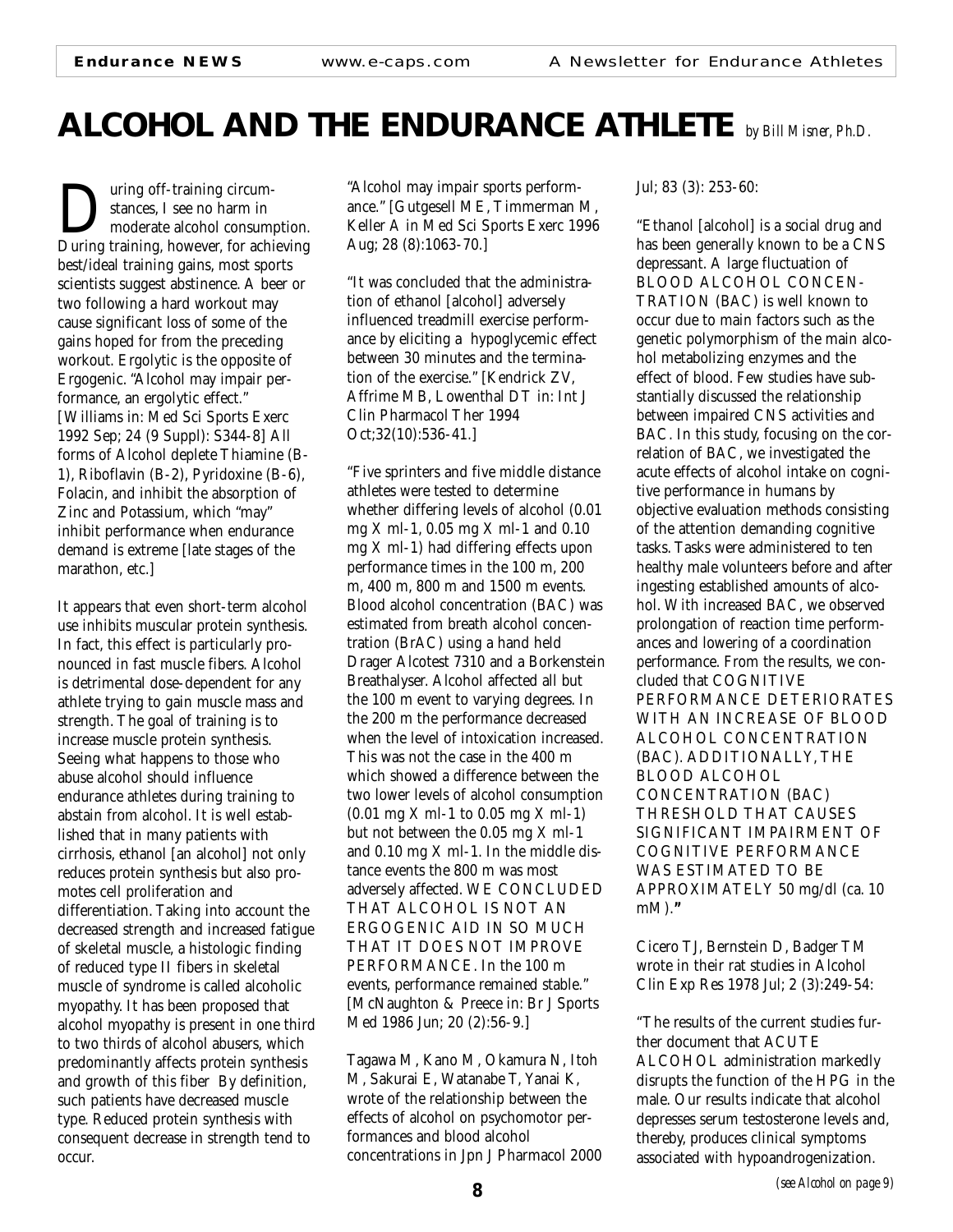#### *(Alcohol from page 8)*

Moreover, our studies suggest that acute alcohol administration also affects the hypothalamic-pituitary axis by reducing serum LH levels — an effect that may represent the PRIMARY ACTION OF ALCOHOL ON THE HYPOTHALAMIC-PITU-ITARY-GONADATROPINS [HPG]."

Cicero & Badger wrote again in Pharmacol Exp Ther 1977 May; 201 (2): 427-33, of the effects of alcohol on the hypothalamic-pituitary-gonadal axis in the male rat:

"LH levels dropped significantly within 2 hours after the injection of a 2.5 g/kg dose of alcohol and remained depressed, at a level between 25 and 30% of control values, from 2 to 4 hours. By 6 hours after the injection, LH levels had returned to base-line levels. Testosterone levels were also reduced by alcohol, but this drop was not significant until at least 3 hours after the injection. Testosterone levels did not return to control levels throughout the 6-hour course of the experiment. Doseresponse determinations revealed that alcohol produced a bi-phasic effect on serum testosterone and LH: low doses of alcohol significantly increased testosterone and LH, whereas high doses decreased the levels of both hormones. The results of these studies suggest that the ABILITY OF ALCOHOL TO DEPRESS SERUM TESTOS-TERONE LEVELS, and thus produce symptoms of hypogonadism in the male of several species, is due to a primary effect of alcohol on the hypothalamicpituitary aspect of the hypothalamicpituitary-gonadal axis."

If you do drink alcohol, I advise moderation, not before an event, nor during the 24-hour period prior to or the 36 hour period following a hard depletion workout.

# **CROSS COUNTRY SKI RACES: Hammer Gel is There!** *by Steve Born*

**EVERT WE USE SET STANDARY STANDARY STANDARY STANDARY STANDARY STANDARY STANDARY STANDARY STANDARY STANDARY STANDARY STANDARY STANDARY STANDARY STANDARY STANDARY STANDARY STANDARY STANDARY STANDARY STANDARY STANDARY STANDA** cross-country skiing (a.k.a. Nordic skiing) as my primary bike racing season. Prior to my last (and fastest) RAAM effort in 1998, I had accrued less than 5,000 miles on the bike, yet due to the base I had developed during the winter from a couple thousand kilometers of Nordic skiing, I was stronger than ever and ended up with a personal best by several hours.

Minute for minute, I think you'd have a hard time finding any exercise as tough as Nordic skiing. If you're lucky enough to live in or near an area that allows you to partake of this fantastic sport, you know what I mean! Across the country, there are many marathon ski races as part of the American Ski Marathon Series and Hammer Gel is proud to be a sponsor of many of them.

Logon to www.xcskiworld.com to find a race in your area. So far, Hammer Gel will be at the following races that are in the ASM Series:

To find out more about these events and the others in the series, check out: www.xcskiworld.org/ASM/sitepreview.html



| <b>DATE</b> | RACE                         |
|-------------|------------------------------|
| 01/26/02    | Noquemanon Ski Marathon      |
| 02/02/02    | <b>Craftsbury Marathon</b>   |
| 02/02/02    | <b>Boulder Mountain Tour</b> |
| 02/16/02    | Minnesota Finlandia          |

**LOCATION** 

Marquette, MI Craftsbury Common, VT Sun Valley, ID Bemidji, MN

*We're also a part of a few endurance ski races that are not in the ASM series. These are:*

| 01/26/02 | <b>OSCR Nordic Race</b>    | Seeley Lake, MT          |
|----------|----------------------------|--------------------------|
| 02/02/02 | Alley Loop Ski Marathon    | <b>Crested Butte, CO</b> |
| 02/23/02 | Payette Lakes Ski Marathon | McCall. ID               |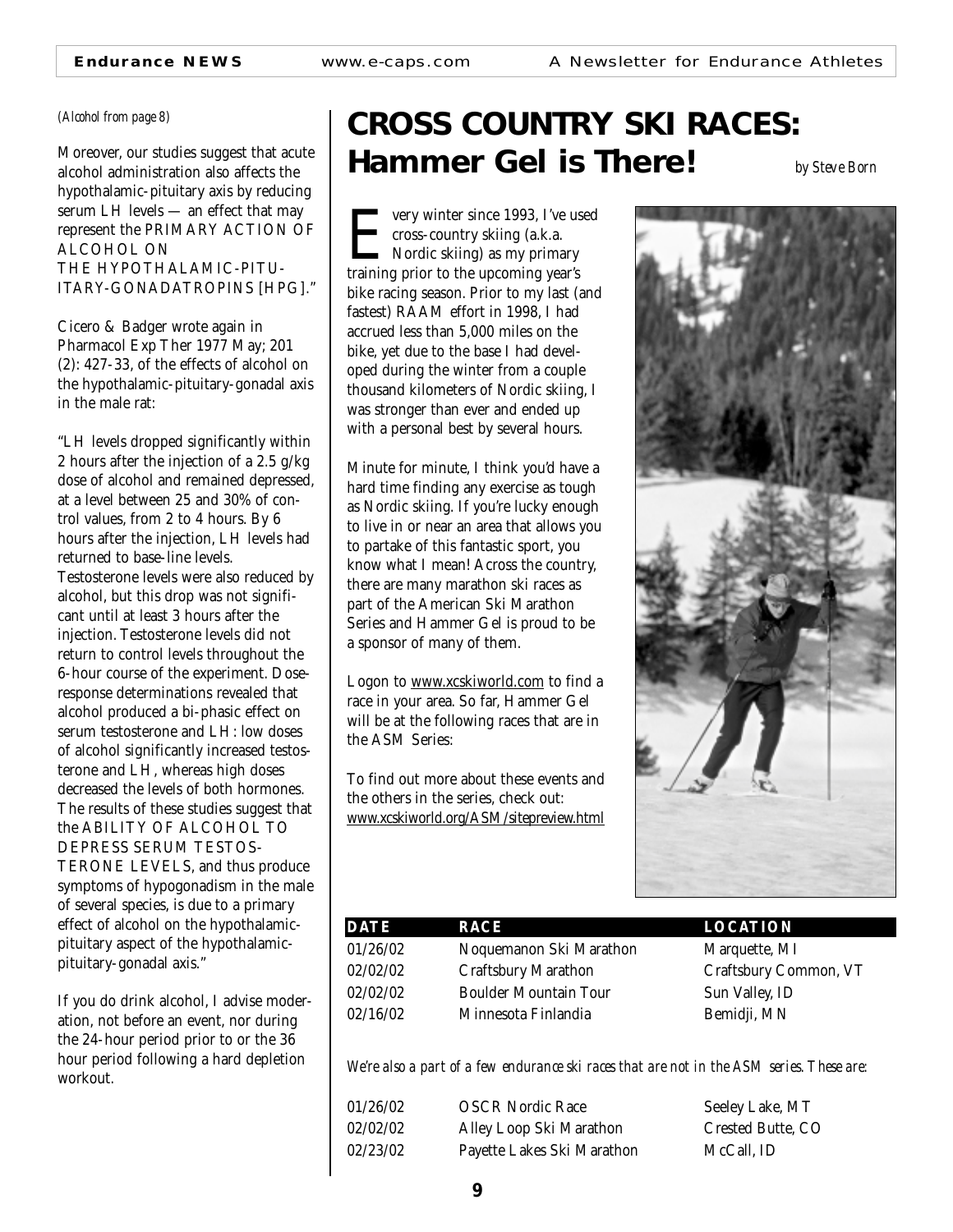# **CALORIES BURNED - CALORIES REPLENISHED**

*by Bill Misner, Ph.D. & Steve Born*

**OF** the many questions we receive<br>at E-CAPS, one of the most<br>common is (paraphrased), "if I<br>am burning "x" amount of calories an at E-CAPS, one of the most common is (paraphrased), "if I hour, should I attempt to replenish those losses with equal amounts?" This is an excellent question. Dr. Misner and I have written a couple articles about proper fueling during exercise and I've taken parts of them to provide the answer…

The body can return 4.0-4.6 calories from fuel ingested per minute into the energy cycle. The energy expense may go as high as 15 calories per minute during aerobic exercise, or, as high as 41 calories per minute during anaerobic metabolism activities. The differences in deficit energy expense are made up via fat mobilization and lean muscle mass amino acid cannibalization. In other words, you could be using up to 900 calories an hour but your body cannot assimilate equal amounts of ingested calories. Instead, it relies primarily on body fat stores and, to a lesser degree, amino acids from either lean muscle tissue or from your fuel.

#### **ENERGY EXPENDITURE**

The calories one burns on a day to day basis depends greatly on activity level. Refer to **Table A** for a brief list of common activities and the amount of calories expended per minute for each activity (based on body weight in pounds).

#### **REFERENCED IN:**

Williams, MH Nutrition for Fitness and Sport Nutrition for Fitness & Sport Hardcover, 480 Pages, Edition Number 04, Brown & Benchmark, December 1994.

ISBN: 069723052X

Glycogen Loading in small meal format IMMEDIATELY AFTER-EXER-CISE, 60 & 120 minutes AFTER EXERCISE at 2 grams/kilogram body

weight will initiate glycogen loading. While it may take up to 8 grams carbohydrate per kilogram body weight over a 24-48 hour period to replace spent glycogen. Outside of glycogen loading the average fit endurance athlete has enough fat stores to run from Los Angeles to Dallas...WITHOUT eating. After 70-90 minutes aerobic exercise, at least 65% of your energy needs are provided by fat mobilized into the energy cycle by a number of enzymes and hormonal messengers.

I've excerpted a portion of Dr. Misner's article "CARBOHYDRATES 101: THE PERFORMANCE-LIMITING FUEL ALL YOU WANTED TO KNOW ABOUT THE WHY'S, WHEN'S, AND WHAT'S OF CARBS, AND MUCH MORE..." that discusses a proper fueling strategy the endurance athlete should employ for maximal performance benefits. The complete article can be found on the E-CAPS web site at: http://www.e-caps.com/endurlib/fueling /carbohydrates101.cfm

#### **DURING A WORKOUT:**

*Please refer to Table B for a chart of the following information.*

60-70 grams carbohydrates per hour (Solution of up to 3 scoops Sustained Energy or 3 servings Hammer Gel in 16-24 fluid ounces water). A rough estimate figure specifies the max carbohydrate dose athletes may benefit from based on size per hour.

#### **BOTTOM LINE:** *DON"T OVEREAT DURING EXER-*

*CISE!* You may be burning/using up 400-500 calories or more an hour but your body cannot replace those in equal amounts on an hourly basis. The body can only assimilate a given amount of calories an hour and to force additional food down, in the hopes of "topping off " or "getting ahead of " calorie needs, will usually backfire. Instead of having more calories available for fuel, they will sit

undigested in your stomach causing, at the very least, bloating, at the most, nausea and vomiting. Few things will slow you down faster or cause you to have to stop than taking in too many calories than your body can handle. Even the leanest of athletes has several thousand calories available in the form of stored fatty acids, most carrying nearly 100,000 calories of energy from their stores of fatty acids. Body fat stores are the fuels of choice, providing 60-65% or more of your energy needs when exercise goes beyond two hours in length. A very important part of our performance is determined by our ability to utilize stored fatty acids as energy, which is why we can continue to exercise on so seemingly few ingested calories during exercise. One of the benefits of training is an increase in utilizing these stores more efficiently and the body will rely more on these stored fatty acids to provide fuel during prolonged exercise.

#### **REFERENCES:**

Costill, D.L., Metabolic responses during distance running. JOURNAL OF APPLIED PHYSIOL-OGY 28, 1970:251-255.

Ahlborg B., et al., Muscle glycogen and electrolytes during prolonged physical exercise. ACTA PHYSIOL SCAND,1967;70:129-142.

Jones B.J.M. et al., Glucose Absorption from Maltotriose and Glucose Oligomers in the Human Jejunum, Clinical Science, 1987;72:409-414.

Jenkins, J.A., et al., Simple and complex carbohydrates: lack of glycemic difference between glucose and glucose polymers. JOURNAL OF CLINI-CAL NUTRITION GASTROENTEROLOGY, 1987;2:113-116. Colgan, M., OPTIMUM SPORTS NUTRI-

TION, Advanced Research Press, New York, 1993:94-110.

Ivy JL, Lee MC, Brozinick JT Jr, Reed MJ Muscle glycogen storage after different amounts of carbohydrate ingestion. J Appl Physiol 1988 Nov 65:5 2018-23.

Hawley, J.A., Burke, L.M., Peak performance training and nutritional strategies for sport, Allen and Irwin, Sidney, 1998.

Noakes T.D., Rehrer N.J., Maughn R.J., The Importance of Volume in Regulating Gastric Emptying, Medicine and Science in Sports and Exercise, 23(3)1991.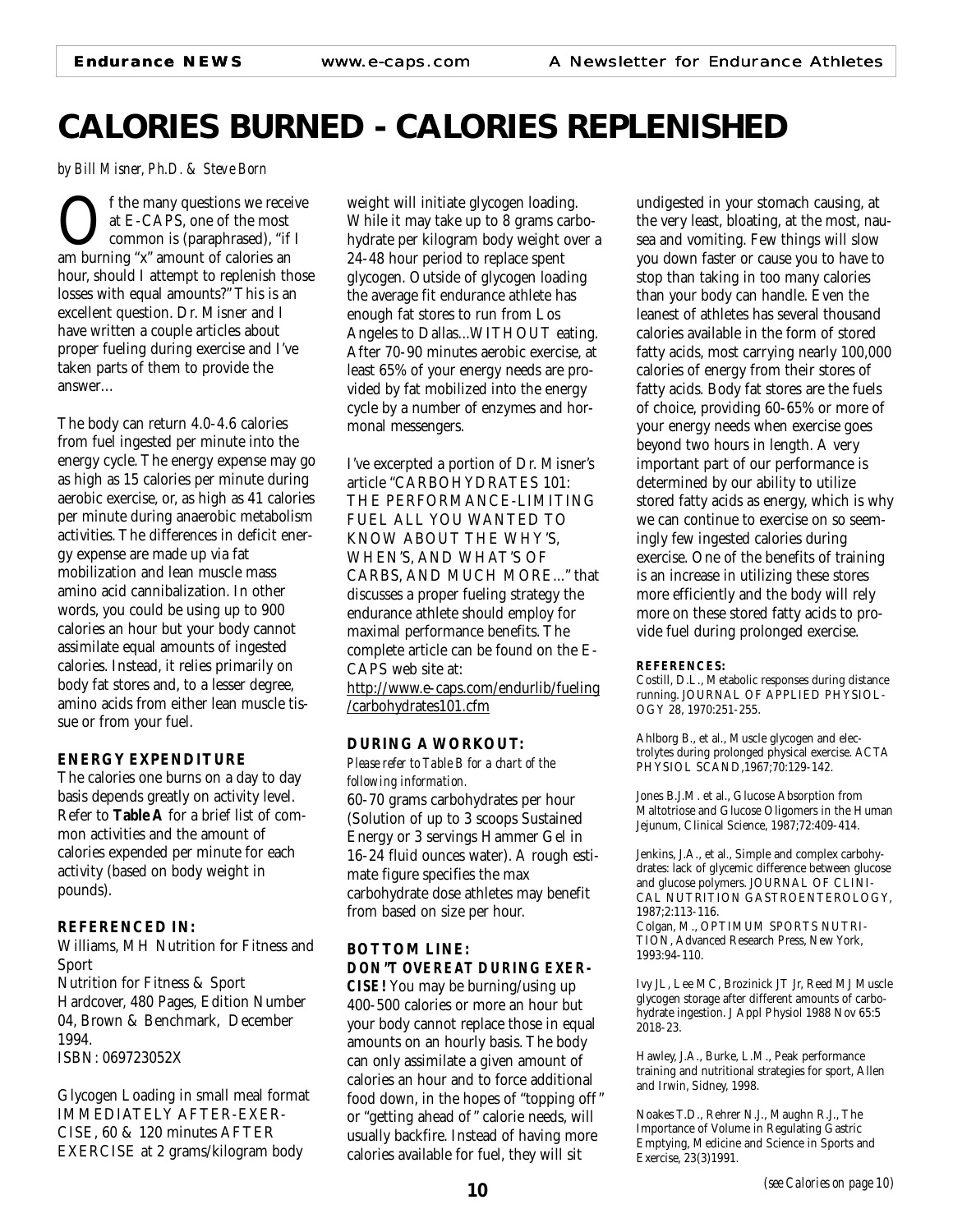*(Calories from page 9)*

#### **TABLE A**

#### **ENERGY EXPENSE CALORIES PER MINUTE [APPROXIMATE]**

| WT. | SI      | BI  | <b>RU</b> | WS   | WA  | AD   |
|-----|---------|-----|-----------|------|-----|------|
| 100 | 99      | 4.2 | 6.0       | 5.0  | 2.7 | 6.0  |
| 110 | 1.1     | 4.6 | 6.6       | 5.5  | 3.0 | 6.7  |
| 120 | 1.2     | 5.1 | 7.3       | 6.0  | 3.3 | 7.3  |
| 130 | 1.3     | 5.5 | 7.9       | 6.5  | 3.5 | 7.9  |
| 140 | 1.4     | 5.9 | 8.5       | 7.0  | 3.8 | 8.5  |
| 150 | 1.5     | 6.4 | 9.1       | 7.5  | 4.1 | 9.1  |
| 160 | 1.6     | 6.8 | 9.7       | 8.0  | 4.4 | 9.7  |
| 170 | 1.7     | 7.2 | 10.3      | 8.5  | 4.6 | 10.3 |
| 180 | 1.8     | 7.6 | 10.9      | 9.0  | 4.9 | 10.9 |
| 190 | 1.9     | 8.1 | 11.6      | 9.5  | 5.2 | 11.5 |
| 200 | 2.0     | 8.5 | 12.2      | 10.0 | 5.4 | 12.1 |
| 210 | 2.1     | 8.9 | 12.8      | 10.6 | 5.7 | 12.7 |
| 220 | $2.2\,$ | 9.4 | 13.4      | 11.1 | 6.0 | 13.3 |

#### **ACTIVITY KEY**

Weight = WT Sitting = SI Bicycling 10mph = BI Running 5mph=RU Water Skiing = WS Walking 3mph = WA Aerobic Dancing = AD

#### **TABLE B**

#### **HG=HAMMER GEL, SE=SUSTAINED ENERGY**

| WEIGHT----MAX CHO g./HOUR----[k/cal]----HG[servings]----SE[scoops] |  |  |
|--------------------------------------------------------------------|--|--|
|                                                                    |  |  |
| $121$ ------------53--------[212]-------2---- 2.17                 |  |  |
|                                                                    |  |  |
|                                                                    |  |  |
|                                                                    |  |  |
|                                                                    |  |  |
|                                                                    |  |  |
|                                                                    |  |  |
|                                                                    |  |  |

#### **FOOTNOTE:**

This is a ROUGH estimate; each athlete should exercise trial in training to determine exact biochemistry optimums. Larger athletes need more, but if gastric upset results, lower intake of CHO is preferred. Noakes and Coleman both insist the optimal restorage rate during exercise ranges between 1.0-1.1 grams CHO per minute for most athletes in endurance events. Neither of them addresses size differences in the numerous communications received to date.

## **COMING SOON - New Hammer Gel Pouches!**

Hopefully, you know that we hate those disposable single serving pouches and would prefer that ALL energy gels be consumed from eco friendly flasks. Since we don't live in a perfect world, we sometimes have to compromise and this is one of those instances. We had sample pouches last year, but they were pretty sub par. We heard a lot of athletes saying, "I loved the sample of Hammer Gel, but the pouch sucked". Unfortunately, many people do judge books by the cover. So, we are doing brand new, die cut, spout top pouches that will be used for promotional samples and sold to the general public. The retail price is estimated at \$.99 each.

So, if you have been wanting a more user friendly version of the Hammer Gel single serving pouch, it's on the way. However, don't let your spent pouches end up anywhere besides a trash receptacle or we **WILL** hunt you down and make you eat it, dirt, ants and all.